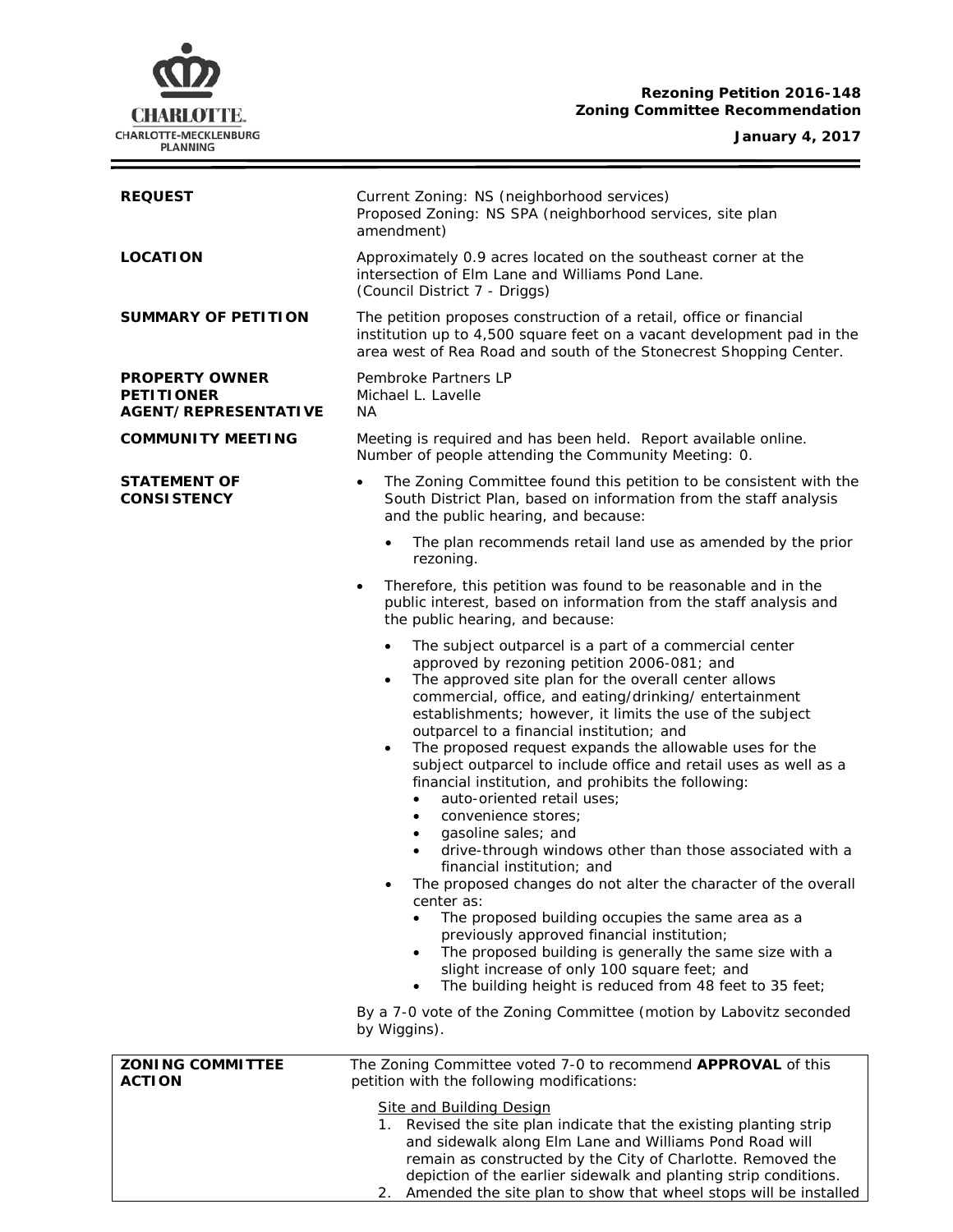|                                              | identification signs.<br>Environment                                                                                                                                                                                                                              | abutting the sidewalk adjacent to the building.<br>3. Provided building elevations referenced in Note D1.<br>4. Deleted Note G2 regarding detached monument project<br>5. Removed the words "except where existing CDOT ROW |  |
|----------------------------------------------|-------------------------------------------------------------------------------------------------------------------------------------------------------------------------------------------------------------------------------------------------------------------|-----------------------------------------------------------------------------------------------------------------------------------------------------------------------------------------------------------------------------|--|
|                                              | Area."                                                                                                                                                                                                                                                            | improvements do not allow" from Note 1 under "Tree Save                                                                                                                                                                     |  |
| <b>Requested Technical Revisions</b>         |                                                                                                                                                                                                                                                                   |                                                                                                                                                                                                                             |  |
|                                              | <b>Site and Building Design</b>                                                                                                                                                                                                                                   |                                                                                                                                                                                                                             |  |
|                                              | 6. Changed references from petition number 2016-013 to petition<br>number 2016-148.                                                                                                                                                                               |                                                                                                                                                                                                                             |  |
|                                              | 7. Changed the word "may" to "shall" and added the words<br>"consistent with Section 12.303 of the Zoning Ordinance" to<br>Note 12 regarding adding shrubs to screen the parking.<br>Environment<br>8. Deleted Note 1 under "Storm Water Management" and replaced |                                                                                                                                                                                                                             |  |
|                                              |                                                                                                                                                                                                                                                                   |                                                                                                                                                                                                                             |  |
|                                              |                                                                                                                                                                                                                                                                   | with the following: "The petitioner shall comply with the<br>Charlotte City Council approved and adopted Post Construction<br>Storm Water Ordinance."                                                                       |  |
| <b>VOTE</b>                                  | Motion/Second:<br>Yeas:                                                                                                                                                                                                                                           | Watkins / Labovitz<br>Eschert, Labovitz, Lathrop, Majeed, Wiggins,<br>Watkins, Spencer                                                                                                                                      |  |
|                                              | Nays:                                                                                                                                                                                                                                                             | None                                                                                                                                                                                                                        |  |
|                                              | Absent:<br>Recused:                                                                                                                                                                                                                                               | None<br>None                                                                                                                                                                                                                |  |
| <b>ZONING COMMITTEE</b><br><b>DISCUSSION</b> | Staff provided a summary of the petition and noted that all the<br>outstanding issues had been addressed. Staff also noted that the<br>petition is consistent with the adopted area plan. There was no further<br>discussion.                                     |                                                                                                                                                                                                                             |  |
| <b>STAFF OPINION</b>                         |                                                                                                                                                                                                                                                                   | Staff agrees with the recommendation of the Zoning Committee.                                                                                                                                                               |  |

# **FINAL STAFF ANALYSIS**

# **(Pre-Hearing Analysis online at [www.rezoning.org\)](http://www.rezoning.org/)**

### **PLANNING STAFF REVIEW**

### • **Proposed Request Details**

The site plan amendment contains the following changes:

- Changes the proposed use from only a financial institution to retail, office, or financial institution; however, specifically prohibits convenience stores, gasoline sales, retail tenants over 4,500 square feet, and drive-through service windows as accessory to any use other than a financial institution or financial institution.
- Adds a limit to the maximum building square footage of 4,500 square feet.
- Proposes the building to be constructed on the established building pad. The existing parking and maneuvering will remain instead of constructing a drive-through facility as shown on the previously approved plan.
- Provides building elevations that reflect similar architecture as the adjacent, existing, commercial development.
- Reduces the maximum building height from 48 feet to 35 feet.
- Maintains the existing sidewalk and planting strip along Elm Lane and Williams Pond Road recently reconstructed in 2014 when improvements were made to the intersection of Elm Lane and Williams Pond Road.
- Adds landscaped screening for the parking along Elm Lane and Williams Pond Road.
- **Public Plans and Policies**
	- The *South District Plan* (1993) as modified by the prior rezoning (petition 2006-081) recommends retail use for the subject parcel.

### • **TRANSPORTATION CONSIDERATIONS**

Site is at the unsignalized intersection of two major collectors. Transportation improvements were accomplished as part of the original rezoning. CDOT does not have any outstanding issues